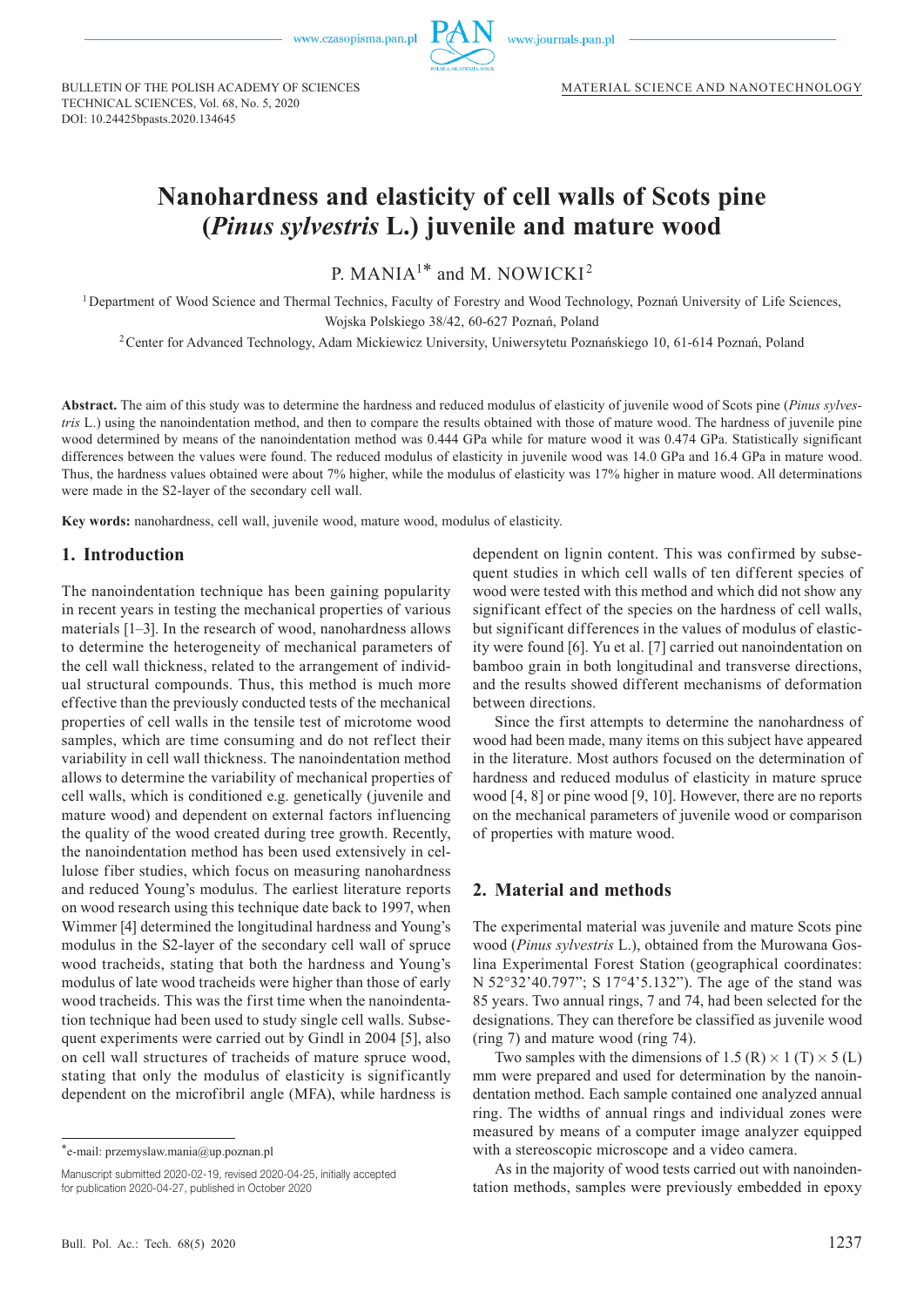resin [4–6, 11, 12] in order to prevent delamination of the cell wall. The samples were seasoned to a moisture content of about 8%. Then each sample was embedded in a low viscosity epoxy resin, according to the method proposed by Spurr [11]. Using the vacuum method, air bubbles were removed from the intracellular space. A microtome (Leica Ultracut, Leica Microsystems, Wetzlar, Germany), equipped first with a glass knife and then with a diamond knife, was used to smoothly cut the plane surface. The plane used to perform mechanical parameters determination was perpendicular to the cell axis.

Nanoindentation was performed in the UAM Centre for Advanced Technologies on a nanoindenter (AGILENT G200) equipped with a Berkovich type pyramidal tip indenter, using a DCMII measuring head. In the first phase, the indenter approached the sample surface with a surface approach rate of 10 nm/s. After touching the sample, the apparatus was corrected by means of thermal drift. Once the indenter contacted the surface, it was loaded at constant rate of  $1 \mu N/s$  to an indentation depth of 250 nm. The maximum load was then maintained for about 30 seconds. From the curve recorded during the experiment (Fig. 1), the relation between the depth of the cavity and the force with which we act on it, the key parameters were determined: maximum force  $(F_{\text{max}})$ , depth under maximum load (h) and the initial slope of the load curve. The analysis of the discussed curve allowed to determine reduced elastic modulus  $(MOE<sub>r</sub>)$ , as follows:

$$
MOE_r = \frac{\sqrt{\pi} \times S}{2 \times \sqrt{A}} (MPa), \qquad (1)
$$

where:

S – initial slope of the unloading curve,

 $A$  – contact area at  $F_{\text{max}}$ .



Fig. 1. Load displacement curve of nanoindentation test in a wood-cell wall

Hardness (H), i.e. the mean pressure the wood material will support under load (Fmax), is defined as:

$$
H = \frac{F_{max}}{A} (MPa).
$$
 (2)

Hardness and MOE were measured on every second tracheid of the analyzed ring in the longitudinal direction of the tracheid, from the first cell of early wood to the last cell of late wood. The measurements were taken on the tangential walls of the tracheids in the S2-layer of the secondary cell wall. At least 5 locations were measured on each tracheid. Positioning and marking out of the nanoindentation sites were facilitated by an optical microscope with magnification of  $800 \times$  coupled with a nanoindenter.

In this paper, a measurement of microfibril angle was made using light microscopy and a computer image analyzer (direct method). The digital microscopy software (Motic Images Plus 3.0) applied allows for measurements with an accuracy of 0.01°.

Microtome slices of about 20 μm in thickness were cut out from wooden blocks to prepare microscope slides. The number of slices obtained from each sample was dependent on the width of annual rings. The slices were then immersed in a 20%  $Cu(NO<sub>3</sub>)<sub>2</sub>$  solution and heated for 3 to 5 h at 80 $^{\circ}$ C. The procedure briefly described above is a modification of the method proposed by Wang et al. [13] and then described by Fabisiak and Mania [14]. 20 to 30 MFAs measurements were made from each slice, but no more than two MFAs from a single tracheid.

### **3. Results and discussion**

The width of annual rings in the wood sample analyzed is shown in Fig. 2. This figure is based on data obtained from direct measurements. Data were approximated by a linear function.

Average ring width for the entire board studied was 1.51 mm and the range between the minimum and maximum values was close to 3.93 mm. Analyzing the general trend of changes in the width of annual rings, it can be stated that this parameter decreases significant to about 18–20 growth ring. Based on the analysis of the width of annual rings, 7<sup>th</sup> and 74<sup>th</sup>



Fig. 2. Radial variations of ring width in pine wood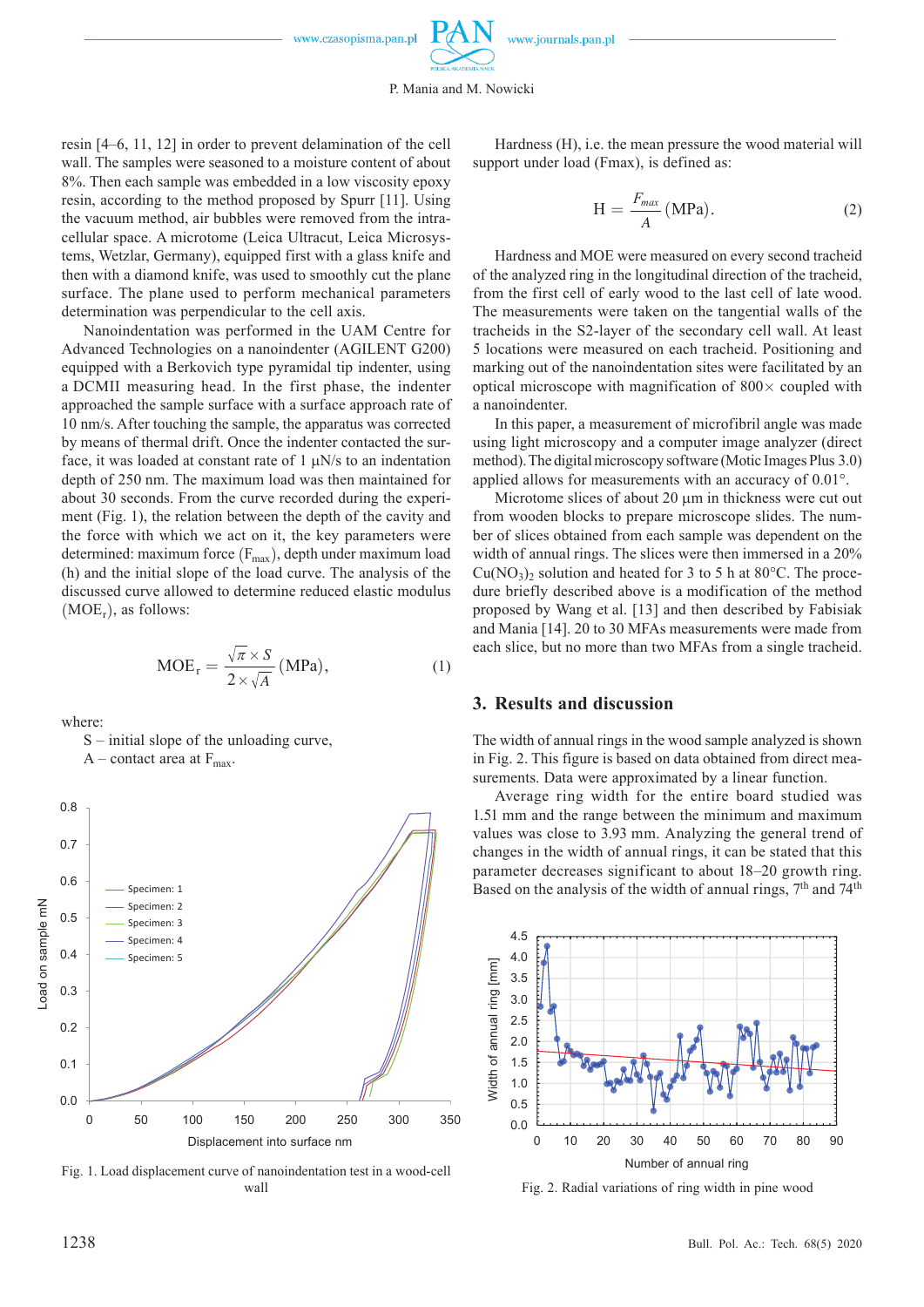ring were selected for further analysis. The widths of rings 7 and 74 correspond to the median of this value for juvenile and mature wood.

The widths of the early- (ew), transition (tw) and latewood (lw) zones for the two annual rings analyzed are shown in Table 1. Early-, transition- and latewood zones were determined on the basis of microstructure, macrostructure and wood density data in individual zones. An additional feature was MFA and its distribution within individual annual rings.

Table 1 Width of individual pine wood zones

| Number of<br>annual rings | Wood zone | Value<br>[mm] |
|---------------------------|-----------|---------------|
|                           | ew        | 1.14          |
|                           | tw        | 0.13          |
|                           | lw        | 0.21          |
| 74                        | ew        | 0.61          |
|                           | tw        | 0.28          |
|                           | lw        | 0.37          |

The table shows that the average width of ring 7 was 1.48 and 74 1.26 mm. There were also differences in the widths of individual zones. The share of late wood in juvenile wood was 14.2%, while in mature wood it was 29.4%. This development of both the width of annual rings and the proportion of late wood is characteristic for coniferous species, where wider annual rings with a low proportion of late wood occur at the pith. As we move away from the pith, the width of annual growths decreases and the share of late wood increases [15]. The number of tracheids in individual annual growths was also different. In the 7<sup>th</sup> growth, in juvenile wood, 46 tracheids were recorded, while in the 74<sup>th</sup> growth, there were 54 tracheids.

Table 2 presents the results of the reduced modulus of elasticity for the two annual growths analyzed, separately for early- (ew), transition (tw) and latewood (lw), together with basic statistical parameters.

Table 2 Reduced modulus of elasticity in juvenile and mature pine wood

|               | MOE [MPa] |       |       |          |  |
|---------------|-----------|-------|-------|----------|--|
|               | min       | mean  | max   | $\pm$ SD |  |
| 7 ew          | 12932     | 13318 | 13867 | 263.4    |  |
| $7$ tw        | 14221     | 14645 | 14925 | 305.1    |  |
| $7 \text{lw}$ | 15785     | 17525 | 18614 | 943.8    |  |
| 74 ew         | 12464     | 13326 | 14231 | 461.6    |  |
| 74 tw         | 17662     | 18412 | 19065 | 423.5    |  |
| 74 lw         | 19728     | 20462 | 21161 | 544.4    |  |

Juvenile wood (ring 7) is characterized by lower modulus of elasticity than mature wood. The exception is early wood, where the results are very close to each other in both rings and are about 13.3 GPa. The ANOVA analysis showed no significant differences between these cases (Tukey's test  $p = 0.9949$ ). The difference between the average values for transition wood was about 4 GPa and for latewood about 3 GPa. In both cases the differences are statistically significant at  $\alpha = 0.05$ . These results do not differ significantly from the literature results, where the modulus of elasticity ranges from 13.5 to 21.5 GPa [4, 5, 9, 16].

Figure 3 shows the average MOE values for individual tracheids in the annual rings analyzed. Each point is an average of 5 indentations made in the S2-layer on tracheids in one row. The Figure shows that the two dependents overlap only in the initial phase, i.e. within the earlywood, where, as mentioned above, the differences were insignificant. In the middle of the growth ring, the highest differences between the two increments can be observed in the transition wood. There were more late tracheids in mature wood, which is due to the higher proportion of latewood in ring 74 (Table 1).



Fig. 3. Average values of reduced modulus of elasticity in individual tracheids

One of the reasons for the differentiation of the modulus of elasticity is the orientation of the microfibril in the S2-layer of the secondary cell wall. The angle at which the microfibril is oriented has a significant impact on the mechanical parameters of wood. The strength of wood and the modulus of elasticity are higher the lower the inclination angle of the microfibril (MFA) [13, 15–19]. The development of MFA within individual annual growths is shown in Fig. 4. Each point is an average of 30 angle measurements on a microscope preparation.

Analysis of the data contained in Fig. 4 shows that the microfibril angle decreases with the maturation of wood tissue. Thus, in juvenile wood, the microfibril runs at a greater angle to the longitudinal axis of the cells than in mature wood. Such shaping of MFA in individual tissues has been described by many authors [20–26]. The largest difference in MFA values was observed in latewood, while the smallest difference was observed in earlywood, as it was 8.4° and 3.0°, respectively, and is statistically significant. The large variation in the average microfibril angle of starting in the transition wood is the reason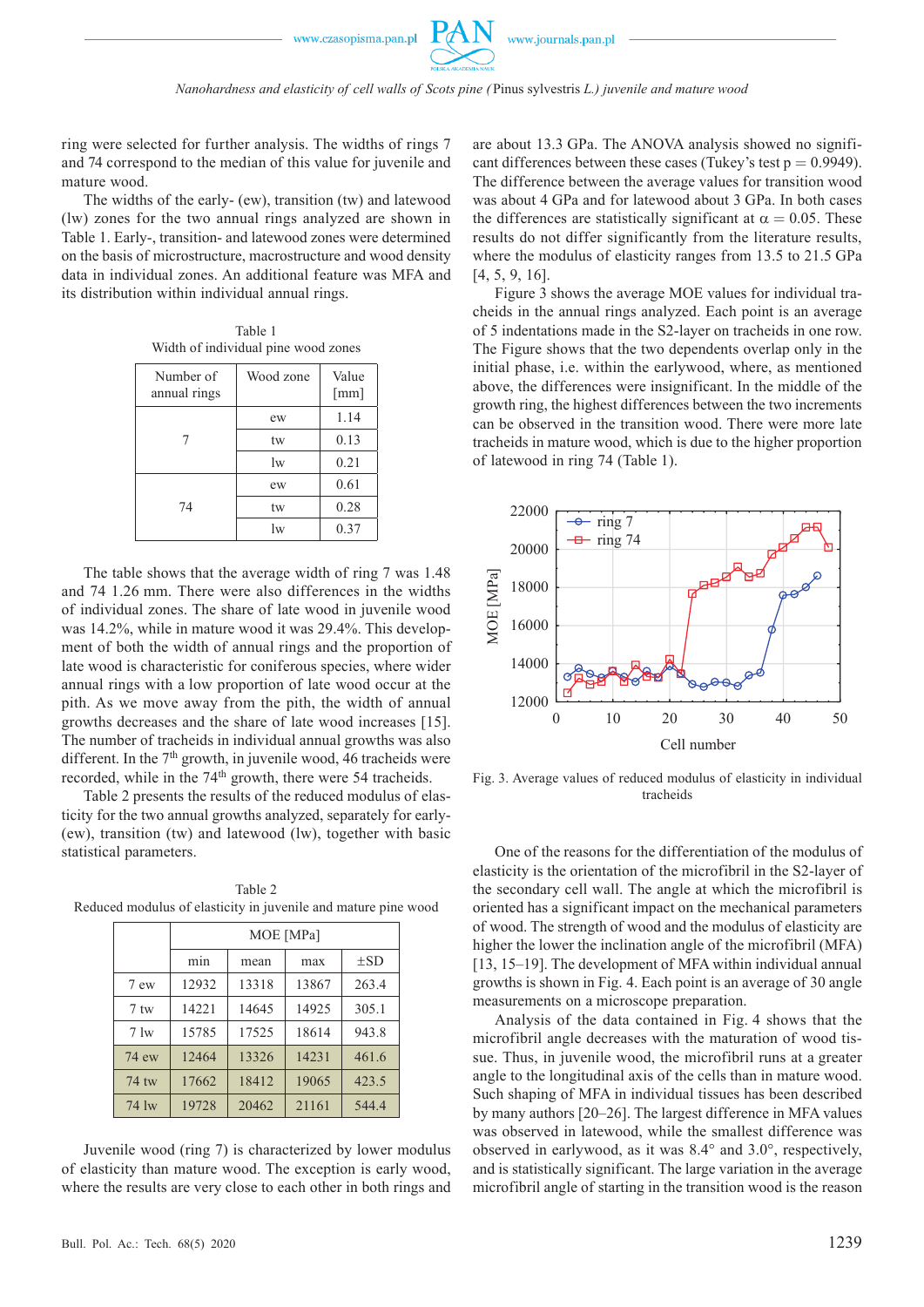





Fig. 4. Average values of the microfibril angle in the annual rings analyzed

for the variation in the modulus of elasticity in both tissues. Very similar MFA values in early wood can result in similar MOE values. Almost twice the angle of inclination of microfibril in juvenile wood is probably the reason for the smaller MOE in this tissue.

Modulus of elasticity of cell walls also increases with decreasing MFA. The relation between these two parameters, shown in Fig. 5, can be approximated with a linear function, for the range of MFA values measured. According to the determination coefficient of this relation, the modulus of elasticity of cell walls in the axial direction is 82% in ring 7 and 74% in ring 74, dependent on MFA.

The higher modulus of elasticity of latewood, apart from the MFA variation, is also due to other differences in annual growth. Latewood has a higher degree of cellulose crystallinity [27] than early wood.

Table 3 presents the results of nanohardness (H) measurements for the two annual growths analyzed, separately for early- (ew), transition (tw) and latewood (lw), together with basic statistical parameters.

Table 3 shows that the variability of this property is lower than for the MOE. Average nanohardness values are higher for mature wood. The differences between the hardness of early-



Fig. 5. Relationship between microfibril angle of the material studied and their reduced modulus of elasticity

Table 3 Hardness in juvenile and mature pine wood

|                | H [MPa]          |      |     |          |  |
|----------------|------------------|------|-----|----------|--|
|                | m <sub>1</sub> n | mean | max | $\pm$ SD |  |
| 7 ew           | 433              | 439  | 458 | 3.51     |  |
| $7$ tw         | 462              | 451  | 467 | 5.10     |  |
| $7 \text{lw}$  | 463              | 466  | 469 | 2.49     |  |
| 74 ew          | 462              | 469  | 475 | 4.52     |  |
| 74 tw          | 477              | 485  | 488 | 3.37     |  |
| $74 \text{lw}$ | 483              | 489  | 495 | 4.68     |  |

and latewood, within a single annual ring, are small. In juvenile wood, latewood has a higher hardness of approx. 6%, while in mature wood of only approx. 4%, and these differences are statistically significant, at a significance level of  $\alpha = 0.05$ . Similar results of nanohardness were also obtained in single tracheids by Wimmer et al. [4] and Vincent et al. [10]. To check how the hardness changed on the width of the annual increment, Fig. 6 was prepared.



Fig. 6. Average hardness values in individual tracheids

Both curves show a similar course, but they are spread out in relation to each other. The greatest differences can be observed in the earlywood and transition wood zone, where the differences in individual tracheids exceed 30 MPa. In the late wood zone, the differences for both tissues are lower and amount to about 23 MPa. Within a single annual increment in mature wood only, statistically insignificant differences between transition and latewood were shown. In other cases, the differences are significant. A slight differentiation of hardness values within single annual rings is less dependent on MFA and more on the share of lignin in the cell wall [25]. It is the matrix that encrusts the cell wall and is mainly responsible for the hardness of the wood. Early wood has a higher lignin content. However, the differences are not massive, as they stand at about 2% [28, 29]. A similar relationship can be found with juvenile and mature wood. Mature wood is characterized by a lower share of lignin by even about 10% [29].